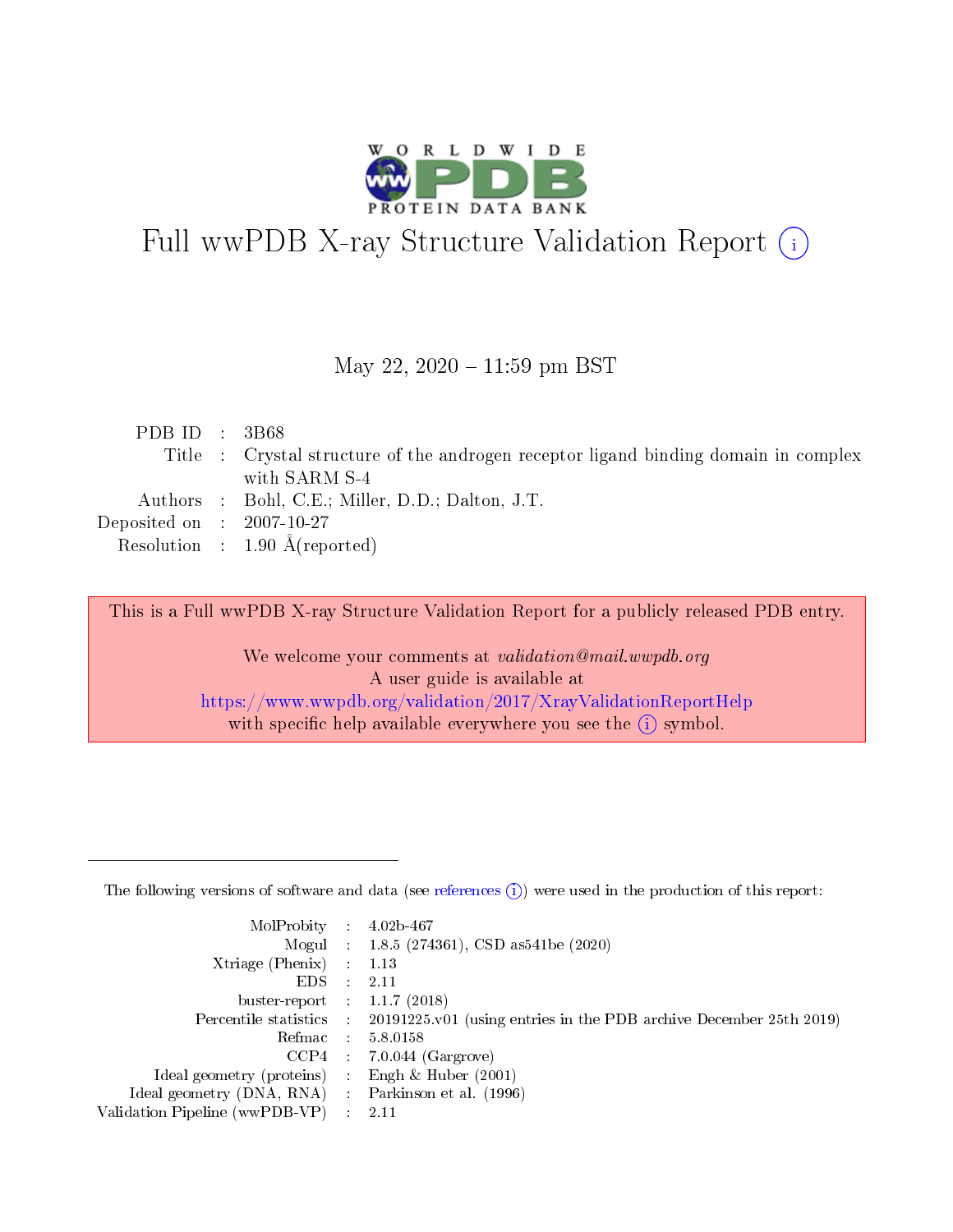## 1 [O](https://www.wwpdb.org/validation/2017/XrayValidationReportHelp#overall_quality)verall quality at a glance  $(i)$

The following experimental techniques were used to determine the structure: X-RAY DIFFRACTION

The reported resolution of this entry is 1.90 Å.

Percentile scores (ranging between 0-100) for global validation metrics of the entry are shown in the following graphic. The table shows the number of entries on which the scores are based.



| Metric                | Whole archive<br>$(\#\mathrm{Entries})$ | Similar resolution<br>$(\#\text{Entries}, \text{resolution range}(\text{\AA}))$ |  |
|-----------------------|-----------------------------------------|---------------------------------------------------------------------------------|--|
| Clashscore            | 141614                                  | $6847(1.90-1.90)$                                                               |  |
| Ramachandran outliers | 138981                                  | 6760 (1.90-1.90)                                                                |  |
| Sidechain outliers    | 138945                                  | 6760 (1.90-1.90)                                                                |  |
| RSRZ outliers         | 127900                                  | $6082(1.90-1.90)$                                                               |  |

The table below summarises the geometric issues observed across the polymeric chains and their fit to the electron density. The red, orange, yellow and green segments on the lower bar indicate the fraction of residues that contain outliers for  $\geq=3$ , 2, 1 and 0 types of geometric quality criteria respectively. A grey segment represents the fraction of residues that are not modelled. The numeric value for each fraction is indicated below the corresponding segment, with a dot representing fractions  $\epsilon = 5\%$  The upper red bar (where present) indicates the fraction of residues that have poor fit to the electron density. The numeric value is given above the bar.

| . $M_0$ ' | $\cap$ hain | Length | Quality of chain |     |              |
|-----------|-------------|--------|------------------|-----|--------------|
|           |             |        | 4%               |     |              |
|           |             | 249    | 81%              | 16% | $\cdot\cdot$ |

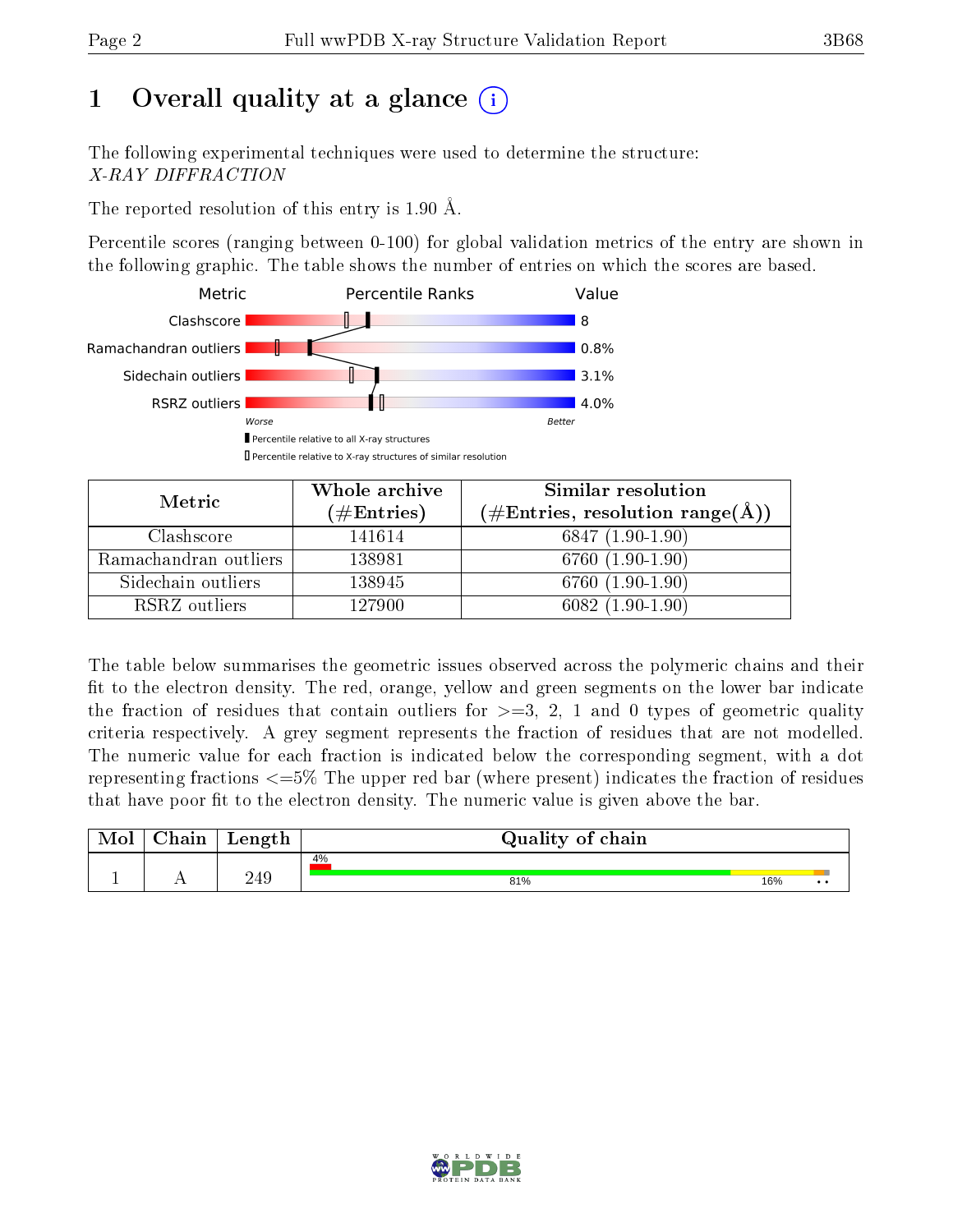# 2 Entry composition (i)

There are 3 unique types of molecules in this entry. The entry contains 2191 atoms, of which 0 are hydrogens and 0 are deuteriums.

In the tables below, the ZeroOcc column contains the number of atoms modelled with zero occupancy, the AltConf column contains the number of residues with at least one atom in alternate conformation and the Trace column contains the number of residues modelled with at most 2 atoms.

• Molecule 1 is a protein called Androgen receptor.

| Mol | Chain | Residues | Atoms            |       |       |    | ZeroOcc | $\mid$ AltConf $\mid$ Trace $\mid$ |  |  |
|-----|-------|----------|------------------|-------|-------|----|---------|------------------------------------|--|--|
|     |       | 247      | $\mathrm{Total}$ |       |       |    | ◡       |                                    |  |  |
|     |       | 2014     | l 306 -          | - 345 | - 345 | 18 |         |                                    |  |  |

 Molecule 2 is (2S)-3-[4-(acetylamino)phenoxy]-2-hydroxy-2-methyl-N-[4-nitro-3-(trifluorome thyl)phenyl]propanamide (three-letter code: B68) (formula:  $C_{19}H_{18}F_3N_3O_6$ ).



| Mol | Chain   Residues | Atoms         |  |  | ZeroOcc   AltConf |  |  |  |
|-----|------------------|---------------|--|--|-------------------|--|--|--|
|     |                  | Total C F N O |  |  | 19 3 3            |  |  |  |

Molecule 3 is water.

|  | $Mol$   Chain   Residues | Atoms              | ZeroOcc   AltConf |  |
|--|--------------------------|--------------------|-------------------|--|
|  | 46                       | Total<br> 46<br>46 |                   |  |

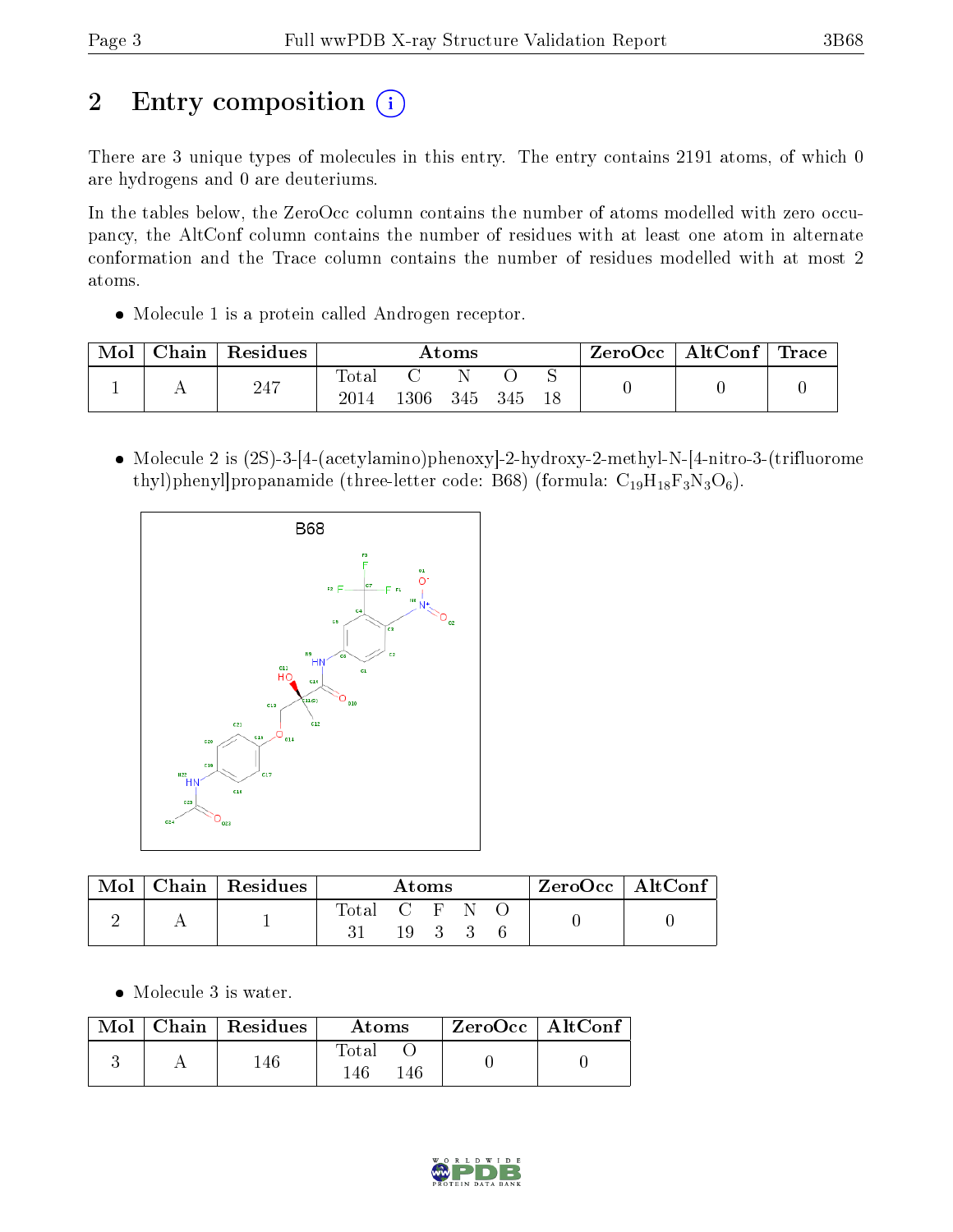## 3 Residue-property plots  $(i)$

These plots are drawn for all protein, RNA and DNA chains in the entry. The first graphic for a chain summarises the proportions of the various outlier classes displayed in the second graphic. The second graphic shows the sequence view annotated by issues in geometry and electron density. Residues are color-coded according to the number of geometric quality criteria for which they contain at least one outlier: green  $= 0$ , yellow  $= 1$ , orange  $= 2$  and red  $= 3$  or more. A red dot above a residue indicates a poor fit to the electron density (RSRZ  $> 2$ ). Stretches of 2 or more consecutive residues without any outlier are shown as a green connector. Residues present in the sample, but not in the model, are shown in grey.



• Molecule 1: Androgen receptor

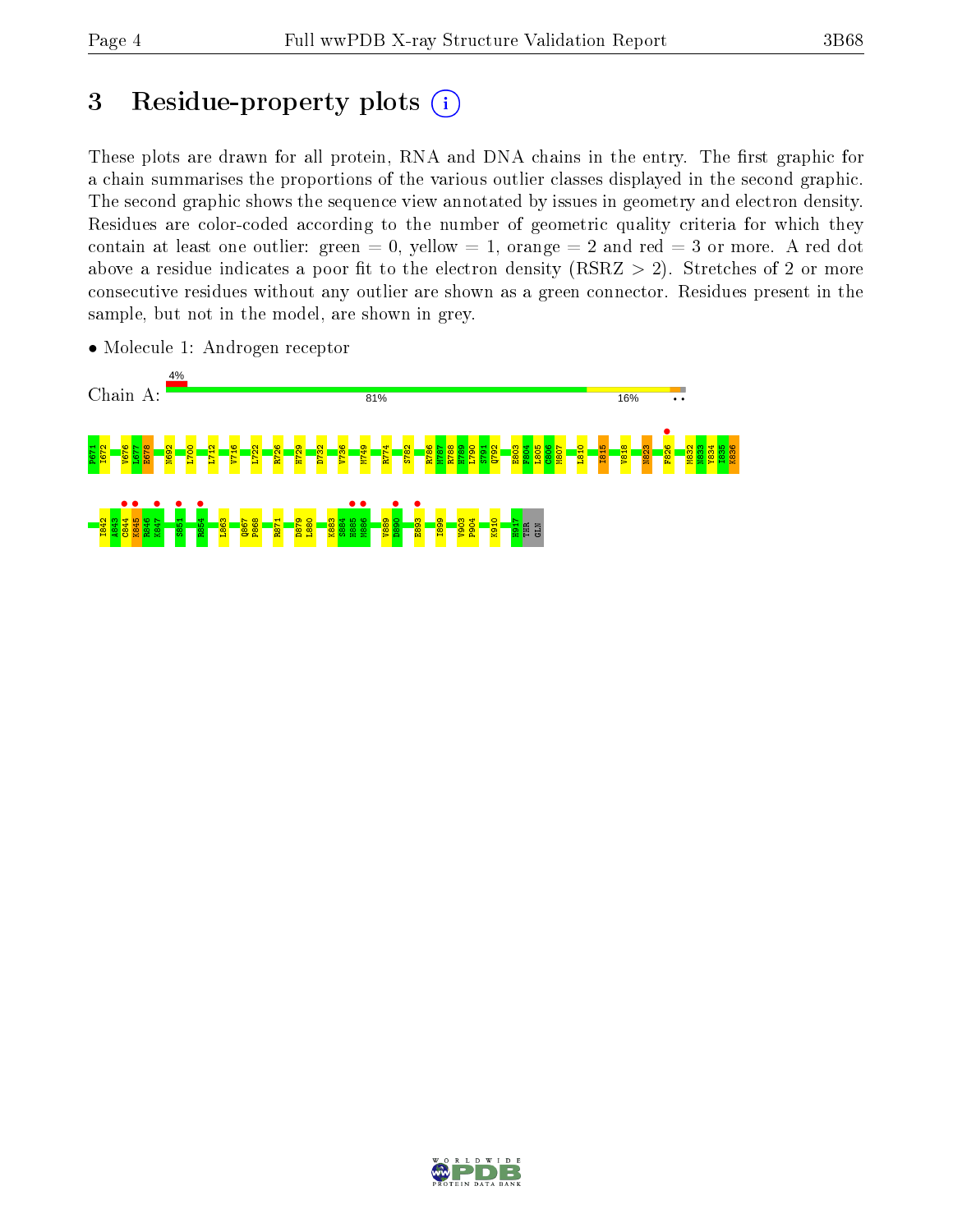# 4 Data and refinement statistics  $(i)$

| Property                                                             | <b>Value</b>                                             | Source     |
|----------------------------------------------------------------------|----------------------------------------------------------|------------|
| Space group                                                          | P 21 21 21                                               | Depositor  |
| Cell constants                                                       | $66.58\text{\AA}$<br>54.73Å<br>68.64Å                    |            |
| a, b, c, $\alpha$ , $\beta$ , $\gamma$                               | $90.00^\circ$<br>$90.00^\circ$<br>$90.00^\circ$          | Depositor  |
| Resolution $(A)$                                                     | 23.75<br>$-1.90$                                         | Depositor  |
|                                                                      | 23.75<br>$-1.90$                                         | <b>EDS</b> |
| % Data completeness                                                  | $99.8(23.75-1.90)$                                       | Depositor  |
| (in resolution range)                                                | 99.9 (23.75-1.90)                                        | <b>EDS</b> |
| $\mathrm{R}_{merge}$                                                 | 0.16                                                     | Depositor  |
| $\mathrm{R}_{sym}$                                                   | (Not available)                                          | Depositor  |
| $\langle I/\sigma(I) \rangle^{-1}$                                   | 4.01 (at $1.90\text{\AA}$ )                              | Xtriage    |
| Refinement program                                                   | $CNS$ 1.1                                                | Depositor  |
|                                                                      | 0.234<br>0.274                                           | Depositor  |
| $R, R_{free}$                                                        | (Not available)<br>0.229                                 | DCC        |
| $R_{free}$ test set                                                  | No test flags present.                                   | wwPDB-VP   |
| Wilson B-factor $(A^2)$                                              | 17.5                                                     | Xtriage    |
| Anisotropy                                                           | 0.445                                                    | Xtriage    |
| Bulk solvent $k_{sol}(e/\mathring{A}^3)$ , $B_{sol}(\mathring{A}^2)$ | $0.39$ , $50.5$                                          | <b>EDS</b> |
| $\overline{L-test for }$ twinning <sup>2</sup>                       | $\langle  L  \rangle = 0.36, \langle L^2 \rangle = 0.19$ | Xtriage    |
| Estimated twinning fraction                                          | $0.089$ for $-h, l, k$                                   | Xtriage    |
| $F_o, F_c$ correlation                                               | 0.93                                                     | <b>EDS</b> |
| Total number of atoms                                                | 2191                                                     | wwPDB-VP   |
| Average B, all atoms $(A^2)$                                         | 22.0                                                     | wwPDB-VP   |

Xtriage's analysis on translational NCS is as follows: The largest off-origin peak in the Patterson function is  $8.45\%$  of the height of the origin peak. No significant pseudotranslation is detected.

<sup>&</sup>lt;sup>2</sup>Theoretical values of  $\langle |L| \rangle$ ,  $\langle L^2 \rangle$  for acentric reflections are 0.5, 0.333 respectively for untwinned datasets, and 0.375, 0.2 for perfectly twinned datasets.



<span id="page-4-1"></span><span id="page-4-0"></span><sup>1</sup> Intensities estimated from amplitudes.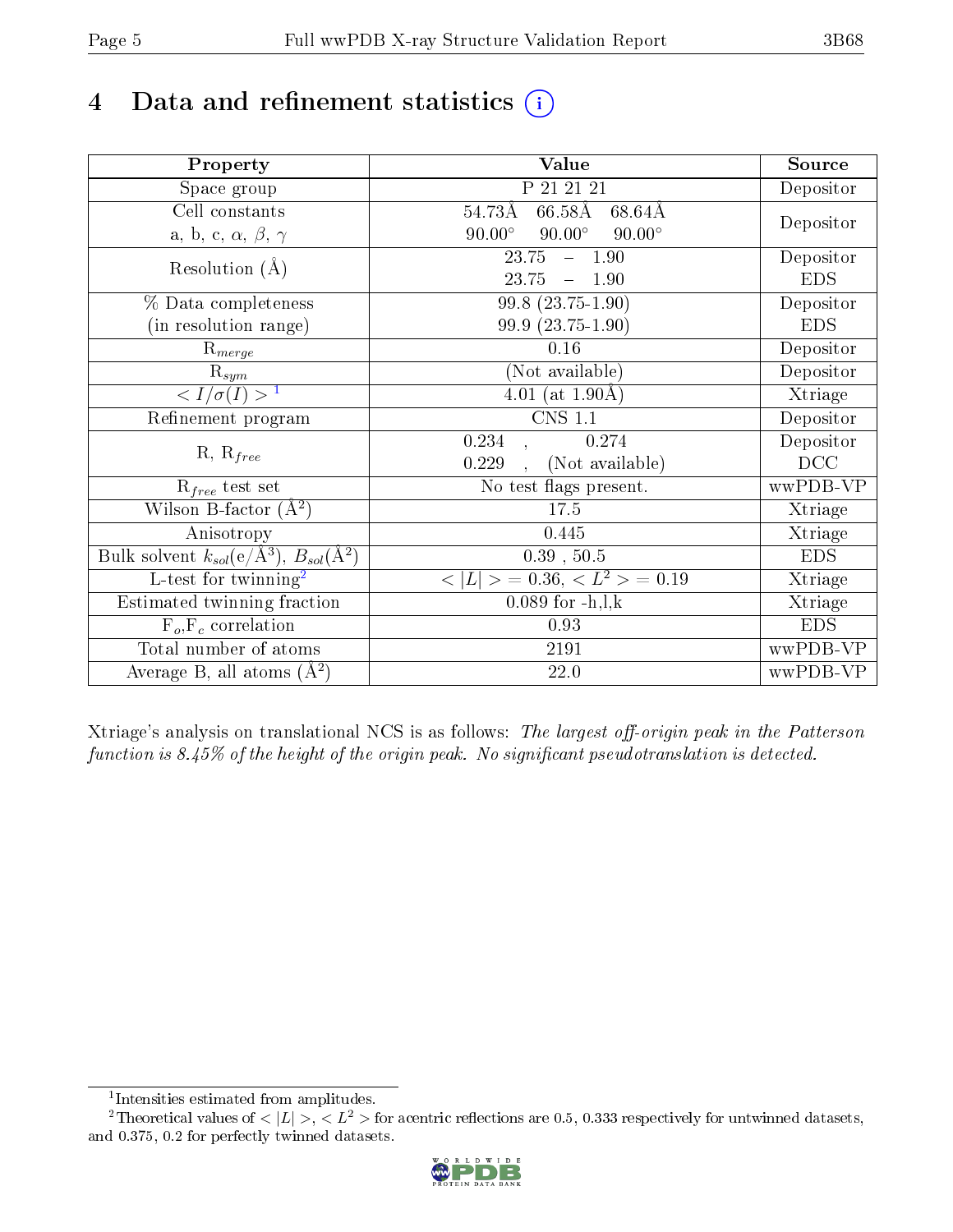## 5 Model quality  $(i)$

### 5.1 Standard geometry  $\overline{()}$

Bond lengths and bond angles in the following residue types are not validated in this section: B68

The Z score for a bond length (or angle) is the number of standard deviations the observed value is removed from the expected value. A bond length (or angle) with  $|Z| > 5$  is considered an outlier worth inspection. RMSZ is the root-mean-square of all Z scores of the bond lengths (or angles).

| $Mol$   Chain |      | Bond lengths                    | Bond angles |        |  |
|---------------|------|---------------------------------|-------------|--------|--|
|               |      | RMSZ $ #Z  > 5$ RMSZ $ #Z  > 5$ |             |        |  |
|               | 0.37 | 0/2065                          | 0.55        | 0/2789 |  |

There are no bond length outliers.

There are no bond angle outliers.

There are no chirality outliers.

There are no planarity outliers.

#### 5.2 Too-close contacts  $(i)$

In the following table, the Non-H and H(model) columns list the number of non-hydrogen atoms and hydrogen atoms in the chain respectively. The H(added) column lists the number of hydrogen atoms added and optimized by MolProbity. The Clashes column lists the number of clashes within the asymmetric unit, whereas Symm-Clashes lists symmetry related clashes.

| Mol |      |      |    | Chain   Non-H   H(model)   H(added)   Clashes   Symm-Clashes |
|-----|------|------|----|--------------------------------------------------------------|
|     | 2014 | 2029 | 20 |                                                              |
|     |      |      |    |                                                              |
|     | 146  |      |    |                                                              |
|     |      | 2047 |    |                                                              |

The all-atom clashscore is defined as the number of clashes found per 1000 atoms (including hydrogen atoms). The all-atom clashscore for this structure is 8.

All (32) close contacts within the same asymmetric unit are listed below, sorted by their clash magnitude.

| Atom-1         | Atom-2                           |     | 7lash<br>overlap (A) |
|----------------|----------------------------------|-----|----------------------|
| 1 A 832 MET () | $1:$ A:836:LYS·H $\overline{C2}$ | -89 |                      |

Continued on next page...

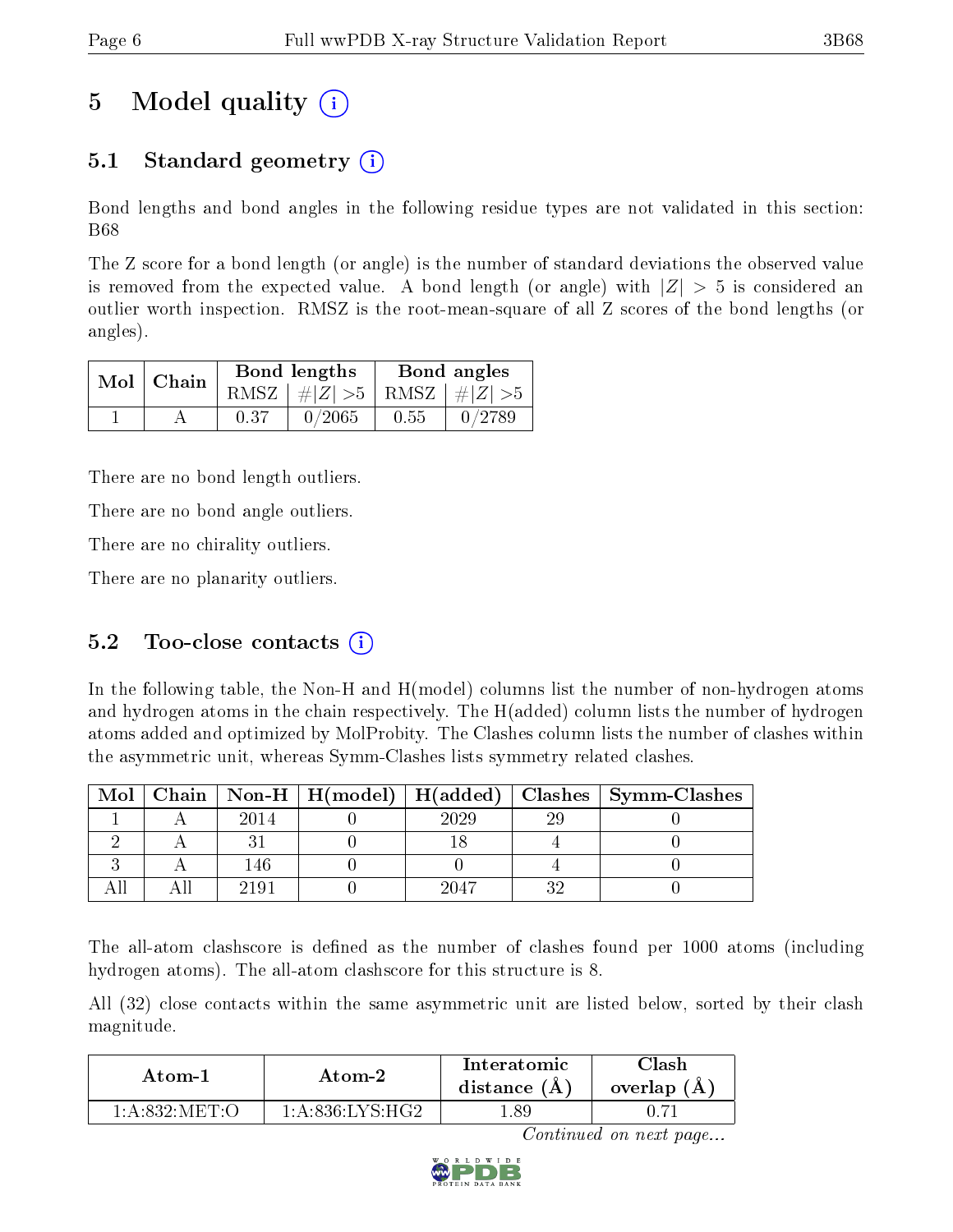| s o heerewou gro me proceso ao pago |                                      | Interatomic       | Clash             |
|-------------------------------------|--------------------------------------|-------------------|-------------------|
| Atom-1                              | Atom-2                               | distance $(\AA)$  | overlap $(\AA)$   |
| 1:A:782:SER:O                       | 1: A:786:ARG:HG3                     | 1.95              | 0.66              |
| 2:A:1:B68:O23                       | 2:A:1:B68:H18                        | 1.97              | 0.65              |
| 1:A:899:ILE:O                       | 1: A:904: PRO:HD3                    | 2.01              | 0.60              |
| 2:A:1:B68:O10                       | 2:A:1:B68:H5                         | 2.01              | 0.59              |
| 1: A:880: LEU: HD11                 | 1: A:889: VAL:HG21                   | 1.88              | 0.54              |
| 1:A:867:GLN:HB2                     | 1:A:868:PRO:HD3                      | 1.91              | 0.52              |
| 1:A:823:ASN:HD22                    | 1:A:823:ASN:C                        | $\overline{2.12}$ | 0.52              |
| 1:A:836:LYS:HA                      | 1:A:836:LYS:HE3                      | 1.92              | $0.52\,$          |
| 1:A:899:ILE:HA                      | 1: A:903: VAL: HG23                  | 1.91              | 0.52              |
| 1:A:803:GLU:O                       | 1: A:807: MET:HG3                    | 2.11              | 0.51              |
| 1:A:815:ILE:O                       | 1:A:815:ILE:HG23                     | $\overline{2.11}$ | $\overline{0.51}$ |
| 1:A:774:ARG:NH2                     | 3:A:111:HOH:O                        | 2.45              | 0.49              |
| 1:A:678:GLU:HG3                     | 1:A:805:LEU:HD11                     | 1.95              | 0.49              |
| 1: A:749:MET:HB2                    | 2:A:1:B68:O1                         | 2.11              | 0.49              |
| 1:A:722:LEU:HG                      | 1: A:834:TYR:OH                      | 2.14              | 0.48              |
| 1:A:732:ASP:O                       | 1:A:736:VAL:HG23                     | 2.15              | 0.47              |
| 1:A:729:HIS:HB3                     | 1:A:732:ASP:OD2                      | 2.14              | 0.47              |
| 2:A:1:B68:O23                       | 2:A:1:B68:C18                        | 2.64              | 0.46              |
| 1:A:823:ASN:OD1                     | $1: A:826:$ PHE: $CD2$               | 2.70              | 0.45              |
| 1:A:842:ILE:HA                      | 3:A:194:HOH:O                        | $\overline{2}.17$ | 0.45              |
| 1: A:700: LEU: HD11                 | 1:A:774:ARG:HG3                      | 1.99              | 0.44              |
| 1:A:807:MET:HB3                     | 1:A:863:LEU:HD21                     | 1.98              | 0.44              |
| 1:A:879:ASP:O                       | 1:A:883:LYS:HG2                      | 2.18              | 0.43              |
| 1:A:818:VAL:HG23                    | 1: A:910: LYS:O                      | 2.18              | 0.43              |
| 1: A:726: ARG:HD2                   | 3:A:244:HOH:O                        | 2.18              | 0.42              |
| 1:A:712:LEU:O                       | $1:A:716:\overline{\text{VAL}}:HG23$ | 2.20              | 0.42              |
| 1: A:844: CYS:O                     | 1:A:845:LYS:CB                       | 2.67              | 0.42              |
| 1: A:672: ILE: O                    | 1: A:676: VAL:HG23                   | 2.20              | 0.41              |
| 1:A:871:ARG:NH1                     | 3:A:135:HOH:O                        | 2.51              | 0.41              |
| 1:A:788:ARG:HH21                    | 1:A:792:GLN:NE2                      | 2.19              | 0.40              |
| $1:A:871:A\overline{RG:HG3}$        | 1:A:871:ARG:HH11                     | 1.86              | 0.40              |

Continued from previous page...

There are no symmetry-related clashes.

### 5.3 Torsion angles (i)

#### 5.3.1 Protein backbone (i)

In the following table, the Percentiles column shows the percent Ramachandran outliers of the chain as a percentile score with respect to all X-ray entries followed by that with respect to entries of similar resolution.

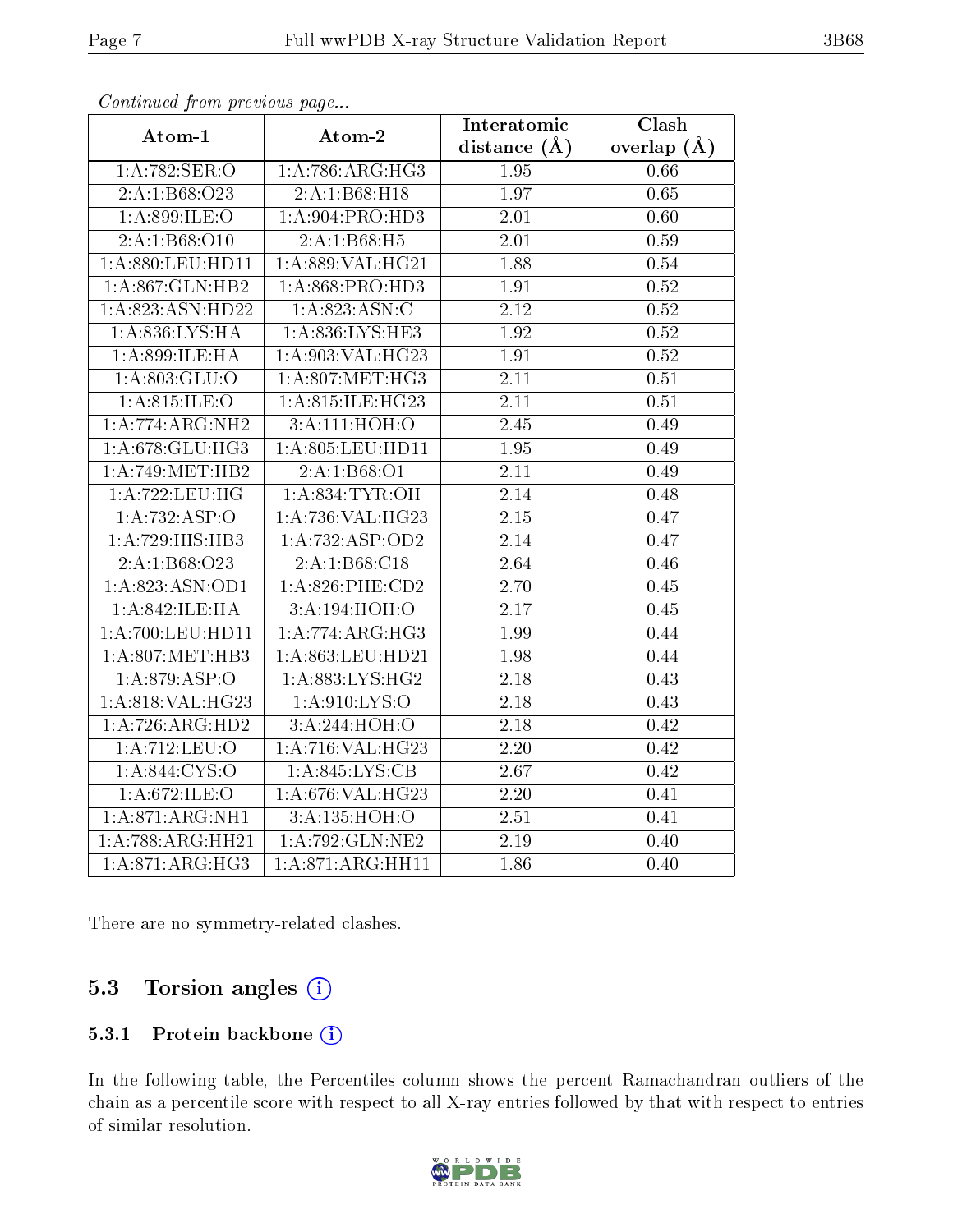The Analysed column shows the number of residues for which the backbone conformation was analysed, and the total number of residues.

| Mol   Chain | Analysed                                |  |  | Favoured   Allowed   Outliers   Percentiles |                          |
|-------------|-----------------------------------------|--|--|---------------------------------------------|--------------------------|
|             | $245/249$ (98\%)   239 (98\%)   4 (2\%) |  |  | $2(1\%)$                                    | $\boxed{19}$ $\boxed{9}$ |

All (2) Ramachandran outliers are listed below:

| Mol | ${\bf Chain}$ | Res | ype |
|-----|---------------|-----|-----|
|     |               |     |     |
|     |               |     |     |

#### 5.3.2 Protein sidechains  $(i)$

In the following table, the Percentiles column shows the percent sidechain outliers of the chain as a percentile score with respect to all X-ray entries followed by that with respect to entries of similar resolution.

The Analysed column shows the number of residues for which the sidechain conformation was analysed, and the total number of residues.

| Mol   Chain | Analysed                      |  |             | Rotameric   Outliers   Percentiles |    |
|-------------|-------------------------------|--|-------------|------------------------------------|----|
|             | $223/227$ (98\%)   216 (97\%) |  | $  7 (3\%)$ | $\vert 40 \vert \vert$             | 32 |

All (7) residues with a non-rotameric sidechain are listed below:

| Mol | Chain | Res | <b>Type</b>               |
|-----|-------|-----|---------------------------|
|     |       | 678 | $\overline{\mathrm{GLU}}$ |
|     |       | 692 | <b>ASN</b>                |
|     |       | 790 | LEU                       |
|     |       | 810 | LEU                       |
|     |       | 823 | <b>ASN</b>                |
|     |       | 836 | <b>LYS</b>                |
|     |       | 893 | GLU                       |

Some sidechains can be flipped to improve hydrogen bonding and reduce clashes. All (7) such sidechains are listed below:

| Mol | Chain | Res | Type       |
|-----|-------|-----|------------|
|     |       | 692 | <b>ASN</b> |
|     |       | 711 | GLN        |
|     |       | 727 | <b>ASN</b> |
|     |       | 733 | GLN        |
|     |       | 792 | GL N       |

Continued on next page...

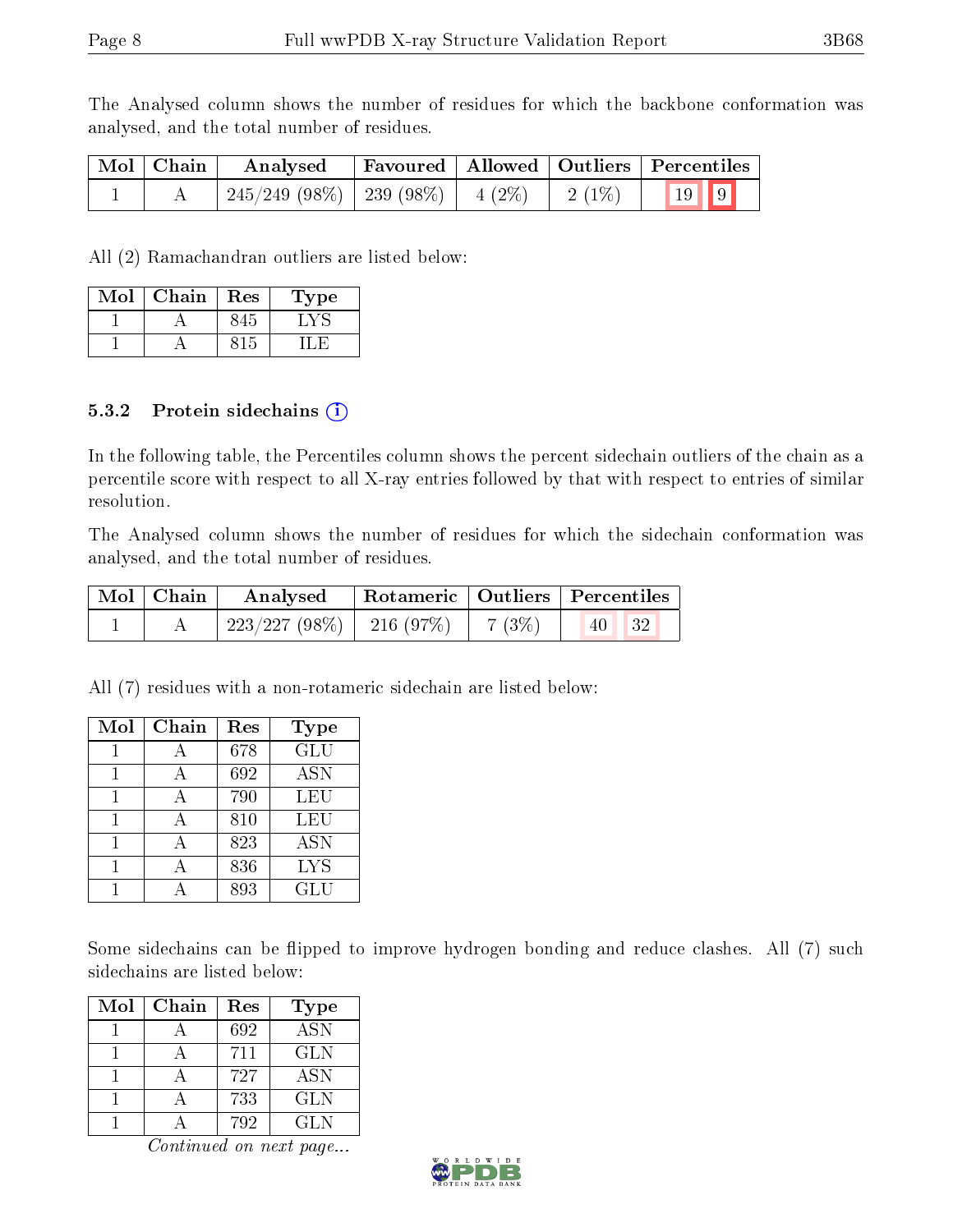Continued from previous page...

| Mol | Chain | Res | 1'ype |
|-----|-------|-----|-------|
|     |       | 823 |       |
|     |       | 833 |       |

#### 5.3.3 RNA  $(i)$

There are no RNA molecules in this entry.

### 5.4 Non-standard residues in protein, DNA, RNA chains (i)

There are no non-standard protein/DNA/RNA residues in this entry.

#### 5.5 Carbohydrates (i)

There are no carbohydrates in this entry.

### 5.6 Ligand geometry (i)

1 ligand is modelled in this entry.

In the following table, the Counts columns list the number of bonds (or angles) for which Mogul statistics could be retrieved, the number of bonds (or angles) that are observed in the model and the number of bonds (or angles) that are dened in the Chemical Component Dictionary. The Link column lists molecule types, if any, to which the group is linked. The Z score for a bond length (or angle) is the number of standard deviations the observed value is removed from the expected value. A bond length (or angle) with  $|Z| > 2$  is considered an outlier worth inspection. RMSZ is the root-mean-square of all Z scores of the bond lengths (or angles).

| $\mid$ Type   Chain   Res  <br>Mol |            |  |        |                      |      | Link                          |      | Bond lengths                        |  | Bond angles |  |
|------------------------------------|------------|--|--------|----------------------|------|-------------------------------|------|-------------------------------------|--|-------------|--|
|                                    |            |  |        | Counts $\frac{1}{2}$ |      | RMSZ   $\# Z  > 2$            |      | $\perp$ Counts   RMSZ   $\# Z  > 2$ |  |             |  |
|                                    | <b>B68</b> |  | $\sim$ | 30,32,32             | 2.70 | $\frac{4(13\%)}{4(39,47,47)}$ | 0.82 |                                     |  |             |  |

In the following table, the Chirals column lists the number of chiral outliers, the number of chiral centers analysed, the number of these observed in the model and the number defined in the Chemical Component Dictionary. Similar counts are reported in the Torsion and Rings columns. '-' means no outliers of that kind were identified.

|            |  |                          | Mol   Type   Chain   Res   Link   Chirals | <b>Torsions</b>                        | $\mathbf{Rings}$ |
|------------|--|--------------------------|-------------------------------------------|----------------------------------------|------------------|
| <b>B68</b> |  | $\overline{\phantom{0}}$ |                                           | $\frac{2}{28/30/30}$ $\frac{1}{2}/2/2$ |                  |

All (4) bond length outliers are listed below:

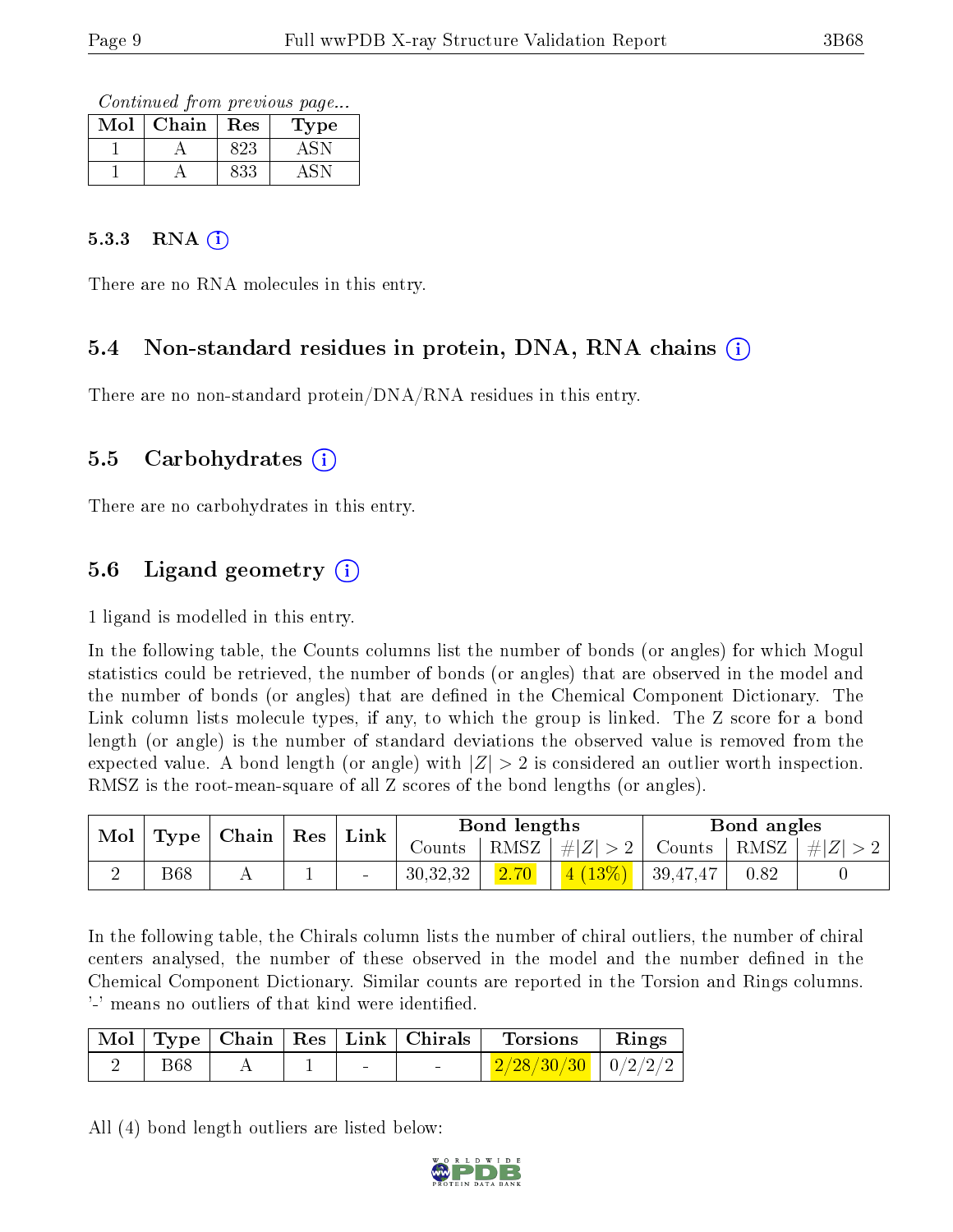| Mol | Chain | $\operatorname{Res}$ | Type       | Atoms    |         | Observed(A) | Ideal(A) |
|-----|-------|----------------------|------------|----------|---------|-------------|----------|
|     |       |                      | <b>B68</b> | $O2-N8$  | 11.60   | 1.42        | 1.22     |
|     |       |                      | <b>B68</b> | C3-N8    | $-6.55$ | 1.33        | 1.45     |
|     |       |                      | <b>B68</b> | $C6-N9$  | $-3.91$ | 1.33        | 1.41     |
|     |       |                      | <b>B68</b> | C19-N22- | $-3.87$ | 1.33        |          |

There are no bond angle outliers.

There are no chirality outliers.

All (2) torsion outliers are listed below:

| $Mol$   Chain | $Res$ Type | Atoms                  |
|---------------|------------|------------------------|
|               | B68        | $\mid$ C21-C16-O14-C13 |
|               | B68        | $C17-C16-O14-C13$      |

There are no ring outliers.

1 monomer is involved in 4 short contacts:

|  |  | Mol   Chain   Res   Type   Clashes   Symm-Clashes |
|--|--|---------------------------------------------------|
|  |  |                                                   |

The following is a two-dimensional graphical depiction of Mogul quality analysis of bond lengths, bond angles, torsion angles, and ring geometry for all instances of the Ligand of Interest. In addition, ligands with molecular weight > 250 and outliers as shown on the validation Tables will also be included. For torsion angles, if less then 5% of the Mogul distribution of torsion angles is within 10 degrees of the torsion angle in question, then that torsion angle is considered an outlier. Any bond that is central to one or more torsion angles identified as an outlier by Mogul will be highlighted in the graph. For rings, the root-mean-square deviation (RMSD) between the ring in question and similar rings identified by Mogul is calculated over all ring torsion angles. If the average RMSD is greater than 60 degrees and the minimal RMSD between the ring in question and any Mogul-identified rings is also greater than 60 degrees, then that ring is considered an outlier. The outliers are highlighted in purple. The color gray indicates Mogul did not find sufficient equivalents in the CSD to analyse the geometry.

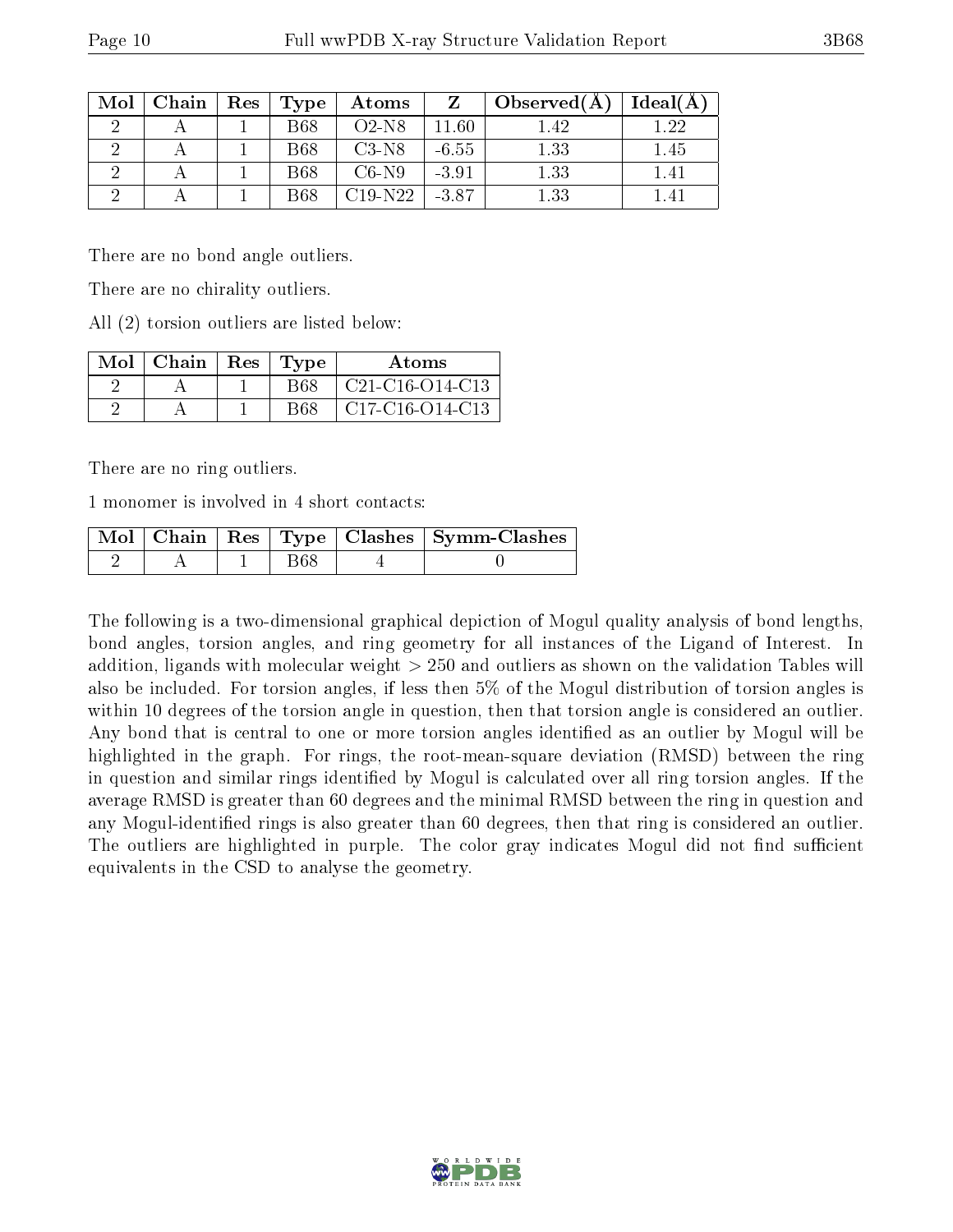

### 5.7 [O](https://www.wwpdb.org/validation/2017/XrayValidationReportHelp#nonstandard_residues_and_ligands)ther polymers (i)

There are no such residues in this entry.

### 5.8 Polymer linkage issues (i)

There are no chain breaks in this entry.

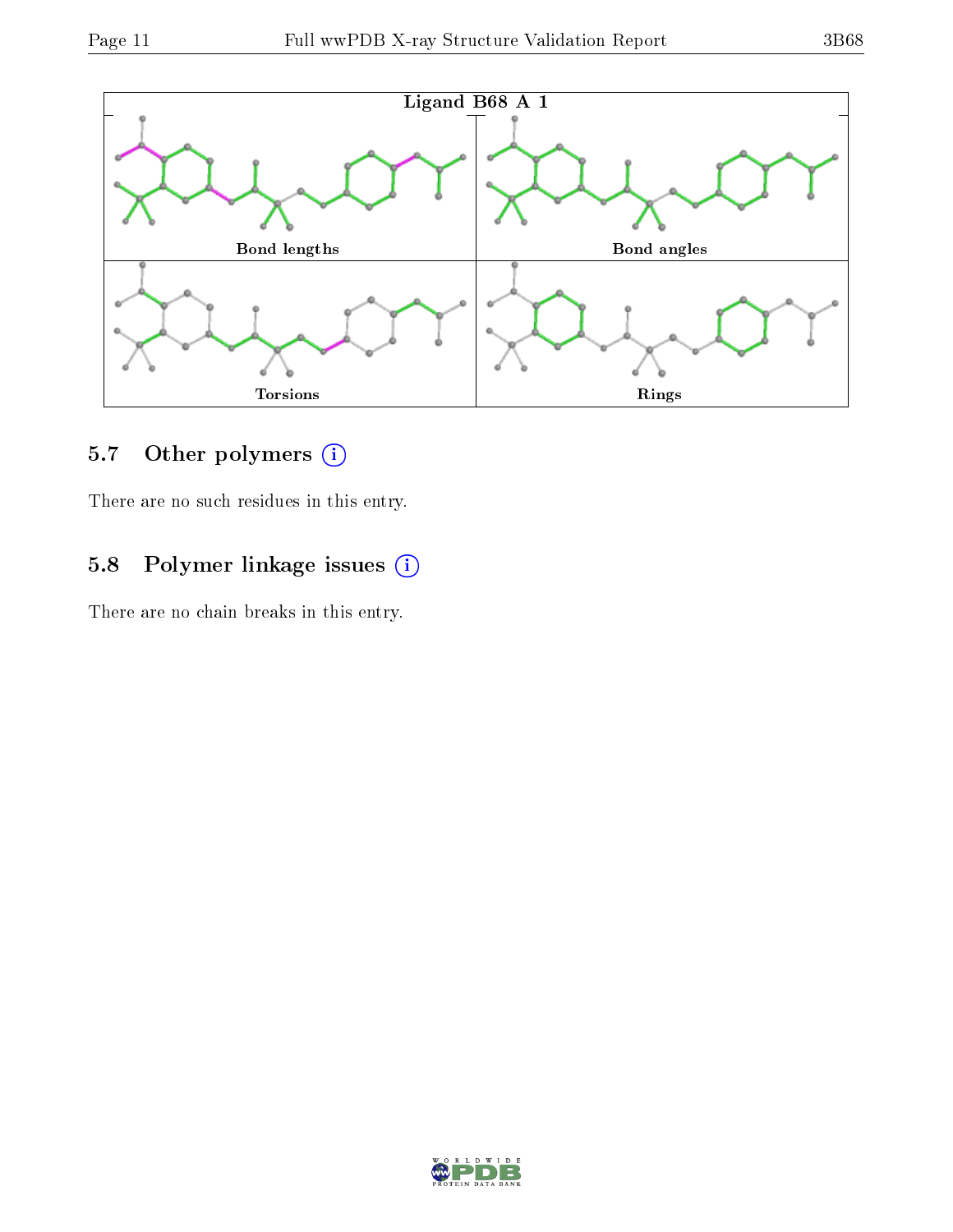## 6 Fit of model and data  $\left( \cdot \right)$

### 6.1 Protein, DNA and RNA chains (i)

In the following table, the column labelled  $#RSRZ>2'$  contains the number (and percentage) of RSRZ outliers, followed by percent RSRZ outliers for the chain as percentile scores relative to all X-ray entries and entries of similar resolution. The OWAB column contains the minimum, median,  $95<sup>th</sup>$  percentile and maximum values of the occupancy-weighted average B-factor per residue. The column labelled  $Q< 0.9$  lists the number of (and percentage) of residues with an average occupancy less than 0.9.

| $\mid$ Mol $\mid$ Chain | $\quad$ Analysed $\quad$ $\mid$ <rsrz></rsrz> | $\rm \#RSRZ{>}2$                      | $\vert$ OWAB(Å <sup>2</sup> ) $\vert$ Q<0.9 |  |
|-------------------------|-----------------------------------------------|---------------------------------------|---------------------------------------------|--|
|                         | $247/249$ (99\%)   0.14                       | 10 $(4\%)$   38   41   13, 20, 39, 53 |                                             |  |

All (10) RSRZ outliers are listed below:

| Mol | Chain | $\operatorname{Res}% \left( \mathcal{N}\right) \equiv\operatorname{Res}(\mathcal{N}_{0})\cap\mathcal{N}_{1}$ | <b>Type</b> | <b>RSRZ</b> |  |
|-----|-------|--------------------------------------------------------------------------------------------------------------|-------------|-------------|--|
| 1   | А     | 893                                                                                                          | <b>GLU</b>  | 4.0         |  |
| 1   | A     | 890                                                                                                          | ASP         | 3.4         |  |
| 1   | A     | 847                                                                                                          | <b>LYS</b>  | 3.2         |  |
| 1   | A     | 886                                                                                                          | MET         | 2.9         |  |
| 1   | A     | 854                                                                                                          | $\rm{ARG}$  | 2.8         |  |
| 1   | A     | 845                                                                                                          | <b>LYS</b>  | 2.7         |  |
| 1   | A     | 844                                                                                                          | <b>CYS</b>  | 2.6         |  |
| 1   | A     | 826                                                                                                          | PHE         | 2.4         |  |
| 1   | А     | 885                                                                                                          | HIS         | 2.1         |  |
| 1   |       | 851                                                                                                          | SER.        | 2.1         |  |

### 6.2 Non-standard residues in protein, DNA, RNA chains (i)

There are no non-standard protein/DNA/RNA residues in this entry.

### 6.3 Carbohydrates (i)

There are no carbohydrates in this entry.

### 6.4 Ligands  $(i)$

In the following table, the Atoms column lists the number of modelled atoms in the group and the number defined in the chemical component dictionary. The B-factors column lists the minimum, median,  $95<sup>th</sup>$  percentile and maximum values of B factors of atoms in the group. The column labelled  $Q< 0.9$ ' lists the number of atoms with occupancy less than 0.9.